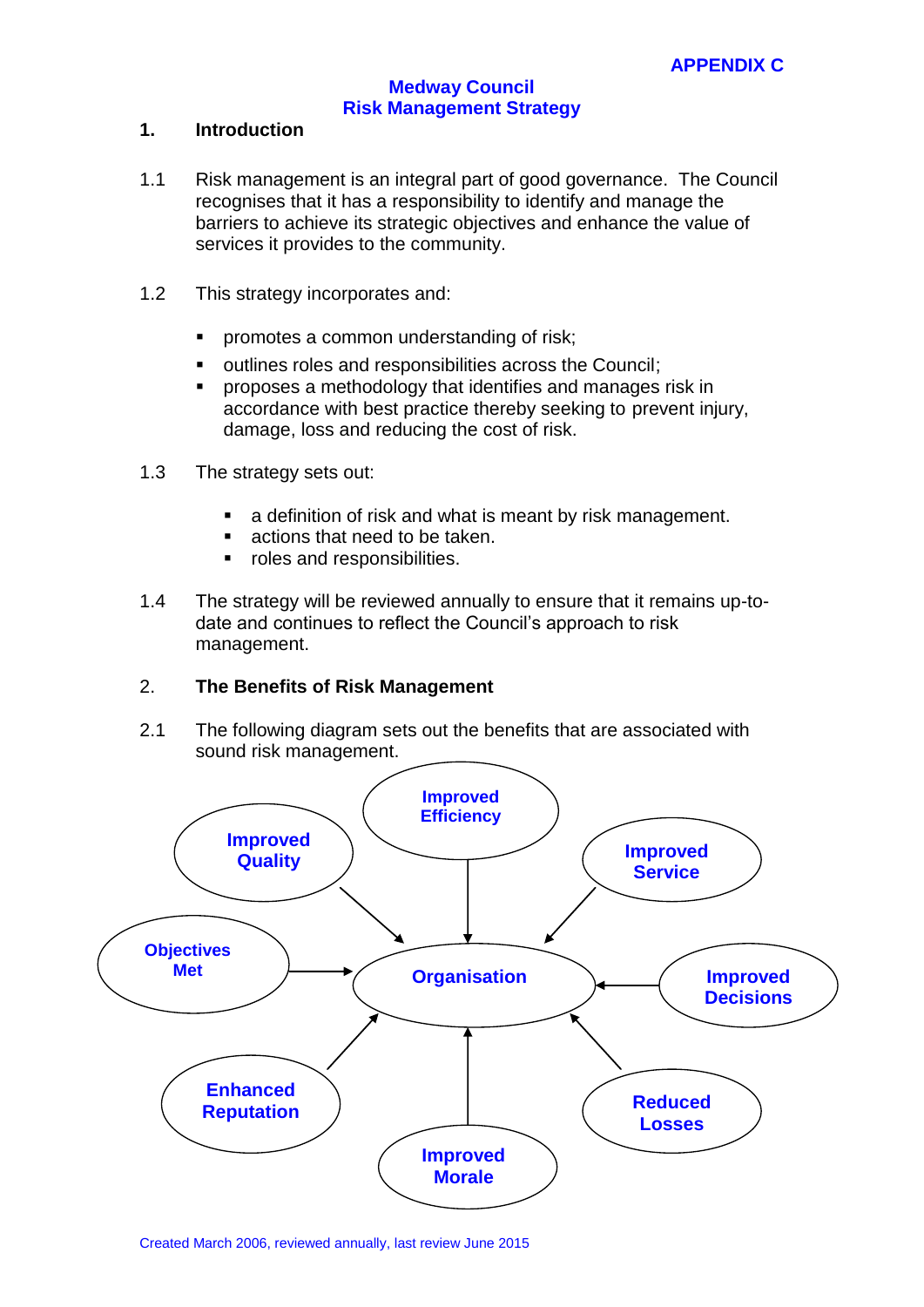#### **3. What is Risk Management?**

- 3.1 Risk management is a focus on the risks facing the Council, making the most of opportunities (making the right decisions) and achieving objectives once those decisions are made.
- 3.1.1 The process of risk management can be illustrated through the risk management cycle:

![](_page_1_Figure_5.jpeg)

- 3.2 Risk helps to deliver performance improvement and is at the core of decision-making, business planning, managing change and innovation. It needs to be practised at both management and service delivery level. It enables the effective use of resources, secures the assets of the organisation and its continued financial and organisational well-being.
- 3.3 There are two types of risks:

**direct threats** (damaging events/issues) which could lead to a failure to achieve objectives. An example might be severe flooding in Strood affecting the local economy and residential properties.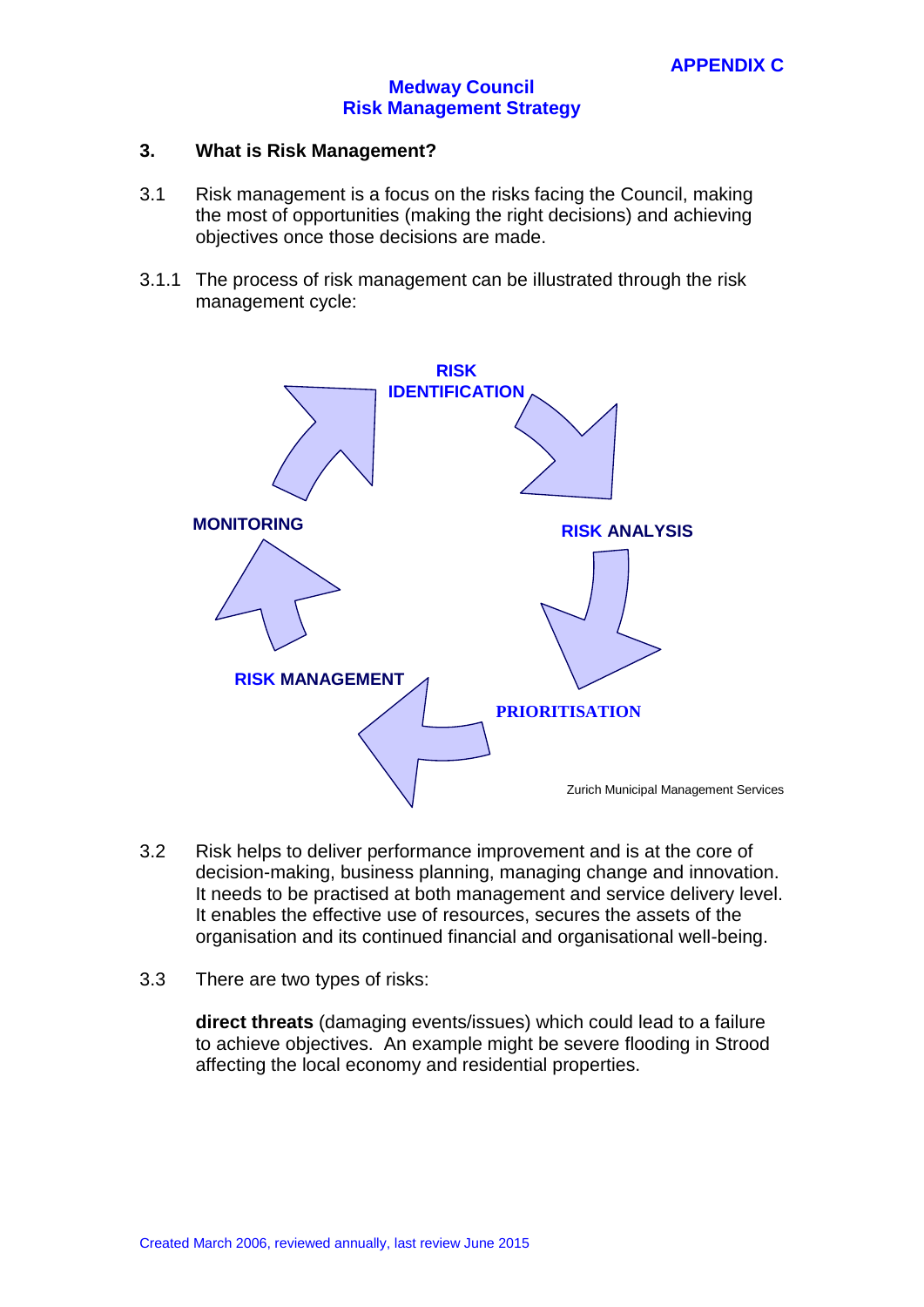**opportunities** (constructive events/issues) which if exploited could offer an improved way of achieving objectives, but which are surrounded by threats. An example was the move to the new Corporate HQ with all ICT in one building. Having established a potential risk there is a need to work on a strategy to mitigate the risk. This particular risk has been successfully dealt with.

3.4 Business v Operation risks

**Business/service risks**: Those which have been identified as potentially damaging to the achievement of the Council's objectives and departmental/ service business plans. An example might be a major fire in a Council School.

**Operational risks:** Risks which managers and staff are likely to encounter in the day-to-day work situations. An example might be a loss of key staff.

3.5 Risk is a condition, an act, situation or event with the ability or potential to impact on customers, units/departments by either enhancing or inhibiting corporate/departmental performance, attainment of corporate/ departmental objectives or meeting customers and stakeholders' expectations. The Scope of Business Risk model below shows the number of areas that can be affected.

![](_page_2_Figure_7.jpeg)

Zurich Municipal Management Services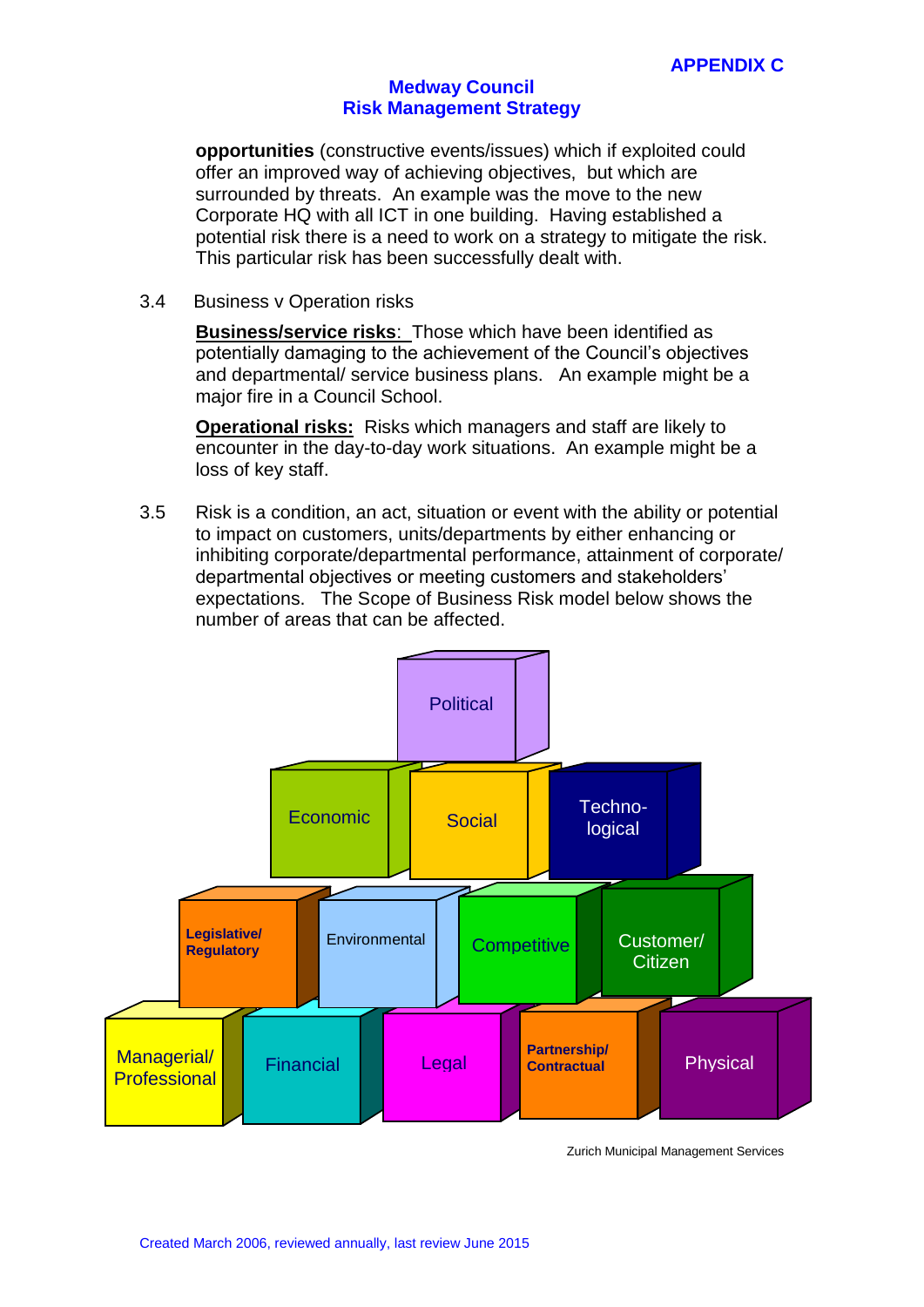3.6 Risk are benchmarked against corporate goals:

**a) Impact:** To what extent the issue, assuming it were to manifest itself to the degree defined in the consequences, would impact on the organisation's ability to achieve its vision, aims and priorities? These are measured as:

- I Catastrophic (Showstopper)
- II Critical
- III Marginal
- IV Negligible

**b) Likelihood: (resource allocation**): Taking into account existing measures to manage issue (not those planned or not yet in operation), how likely is the 'impact' to occur within the timeframe of the corporate plan. These are measured as:

- A Very high
- B High
- C Significant
- D Low
- E Very low
- F Almost impossible
- 3.7 It may not be cost-effective to manage all risks even significant ones. In these circumstances the Council may decide to tolerate the risk.

To help the Council make that decision, all risks will be categorised using the measures detailed at 3.6 and plotted against the Council's Strategic Risk Profile shown below:

![](_page_3_Figure_17.jpeg)

The Council have agreed the tolerance line be drawn at CII (Significant & Critical). The Council will then decide what action to take to monitor such risks.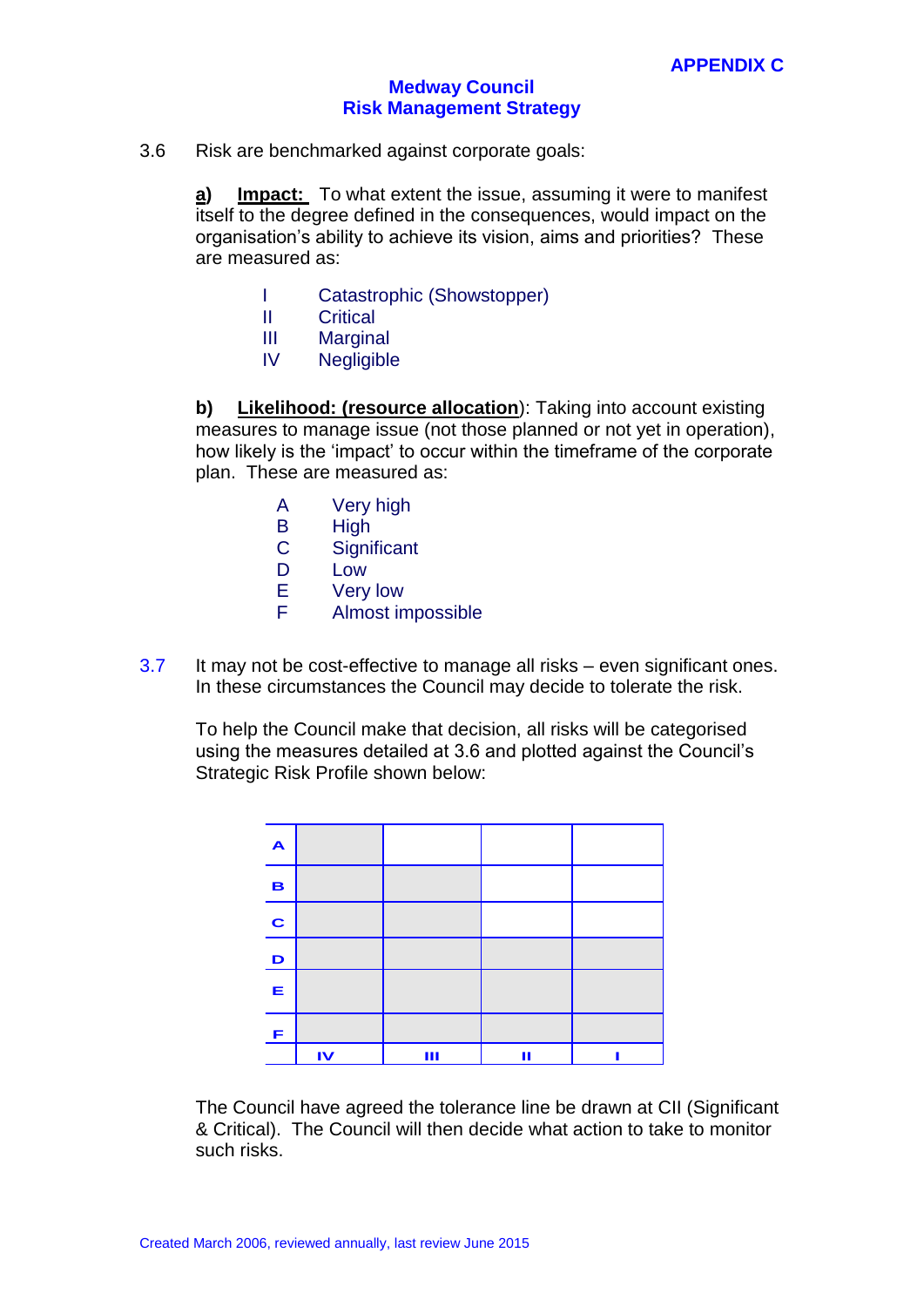- 3.8 Risks will be regularly monitored using service planning and AD Quarterly Reports and the Council's performance management system (Covalent). Risks above the tolerance line (CII) will be escalated to the next management level as detailed in Appendix 1.
- 3.9 Effective risk management includes regularly reviewing our emergency planning programmes and service continuity management to maintain a high standard in our response to potential crises. This means developing, implementing and maintaining an action oriented process for responding to any emergency, managing major incidents and recovering the service level to the local community.

# 4. Roles & Responsibilities

4.1 The following details the roles and responsibilities for delivering risk management.

| Who                                                                                                                                                                                                                                      | <b>Roles &amp; Responsibilities</b>                                                                                                                                 |
|------------------------------------------------------------------------------------------------------------------------------------------------------------------------------------------------------------------------------------------|---------------------------------------------------------------------------------------------------------------------------------------------------------------------|
| <b>Members</b>                                                                                                                                                                                                                           | commit to the Risk Management Strategy.                                                                                                                             |
|                                                                                                                                                                                                                                          | review risks through the 6 monthly reports<br>on key strategic risks and information<br>contained in the Council Plan, Cabinet<br>reports and AD Quarterly Reports. |
| Management Team (MT)                                                                                                                                                                                                                     | review and manage the Council's key<br>strategic risks every 6 months.                                                                                              |
|                                                                                                                                                                                                                                          | provide leadership and support to promote a<br>culture in which risks are managed with<br>confidence at the lowest appropriate level.                               |
| <b>Strategic Risk</b><br><b>Management Group</b><br>(Membership shall be:<br>A chairman who is a<br>nominated director and<br>appropriate representation<br>from each Directorate with<br>an overall responsibility for<br>risk issues.) | chair of group to sponsor risk management<br>at MT (currently Director of Regeneration,<br>Community and Culture).                                                  |
|                                                                                                                                                                                                                                          | ensure the Council's key strategic risks are<br>$\bullet$<br>reviewed, updated and presented to MT<br>every 6 months.                                               |
|                                                                                                                                                                                                                                          | regularly review the risk management and<br>control process employed across the<br>Council.                                                                         |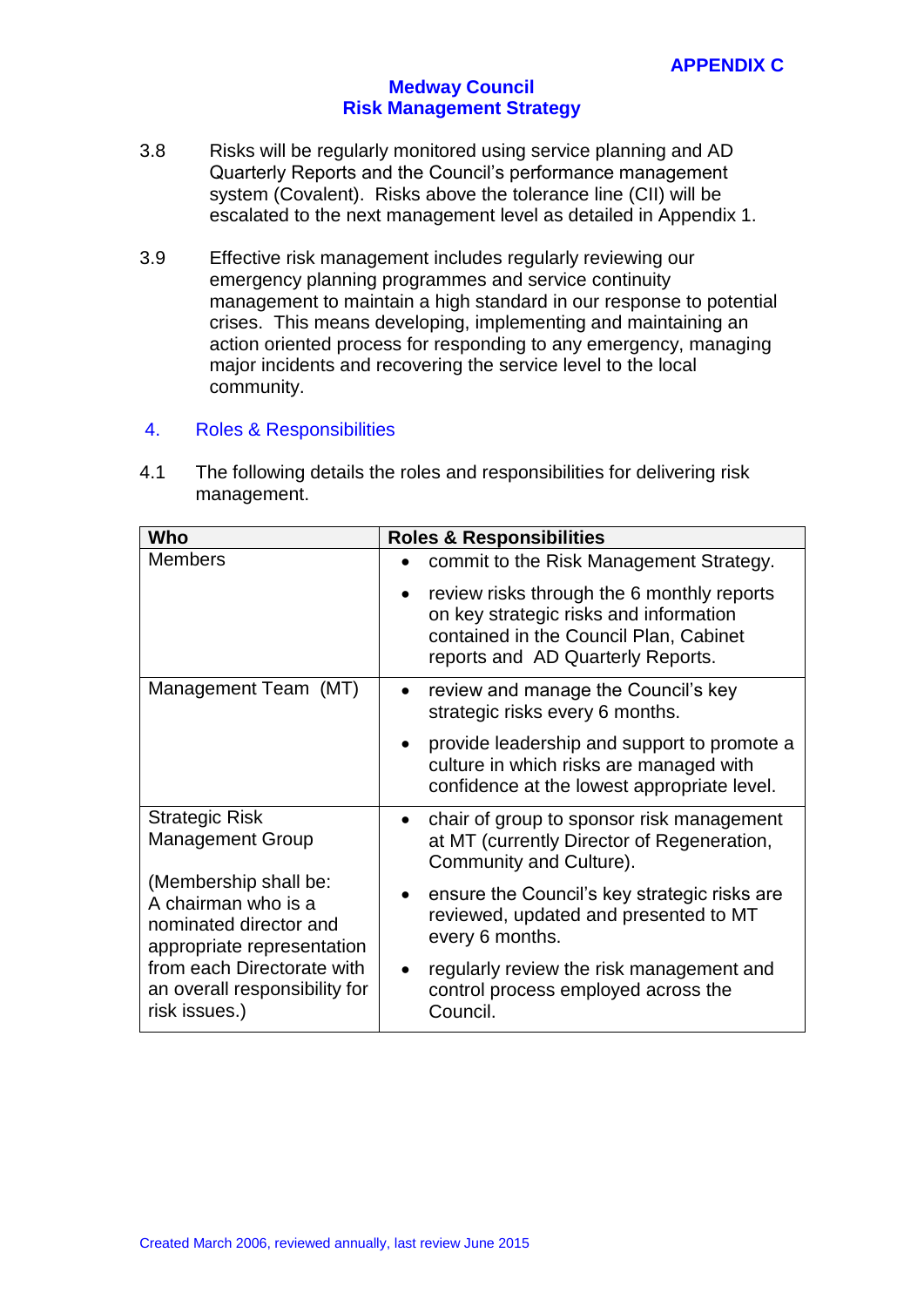| <b>Medway Council</b>                                                         |                                                                                                                                                                                          |  |
|-------------------------------------------------------------------------------|------------------------------------------------------------------------------------------------------------------------------------------------------------------------------------------|--|
| <b>Risk Management Strategy</b><br>Who<br><b>Roles &amp; Responsibilities</b> |                                                                                                                                                                                          |  |
| <b>Strategic Risk</b><br><b>Management Group</b>                              | review findings and recommendations of<br>$\bullet$<br>external auditors, internal audit or other<br>relevant third parties in relation to risk<br>management.                           |  |
|                                                                               | review the impact of any changes in the<br>٠<br>organisation on the risk management<br>process and the response to these changes<br>including the update of the risk register.           |  |
|                                                                               | champion risk management, the practice,<br>awareness and buy-in across the<br>organisation.                                                                                              |  |
|                                                                               | provide strategic support to the<br>development of service continuity plans and<br>the emergency planning service.                                                                       |  |
| Directorate Management<br>Teams (DMT)                                         | ultimate responsibility for the management<br>of all directorate risks and maintenance of a<br>sound system of internal control within the<br>directorate and across partnership working |  |
|                                                                               | review and monitor the effectiveness of the<br>$\bullet$<br>risk management actions relative to the<br>significant key risks to the directorate on a<br>quarterly basis.                 |  |
|                                                                               | reflect significant changes to business<br>objectives and related risks and, where<br>relevant, address them in the Directorate<br>Business Plan.                                        |  |
| <b>Assistant Directors</b>                                                    | oversee the effective implementation of risk<br>$\bullet$<br>management within their service area within<br>the agreed principles and framework.                                         |  |
|                                                                               | discuss significant key risks and risk<br>management actions with their portfolio<br>holders and report on progress through the<br>AD Quarterly Reports.                                 |  |
|                                                                               | alert Directorate Management Team (DMT)<br>if impact or likelihood of the risk increases.                                                                                                |  |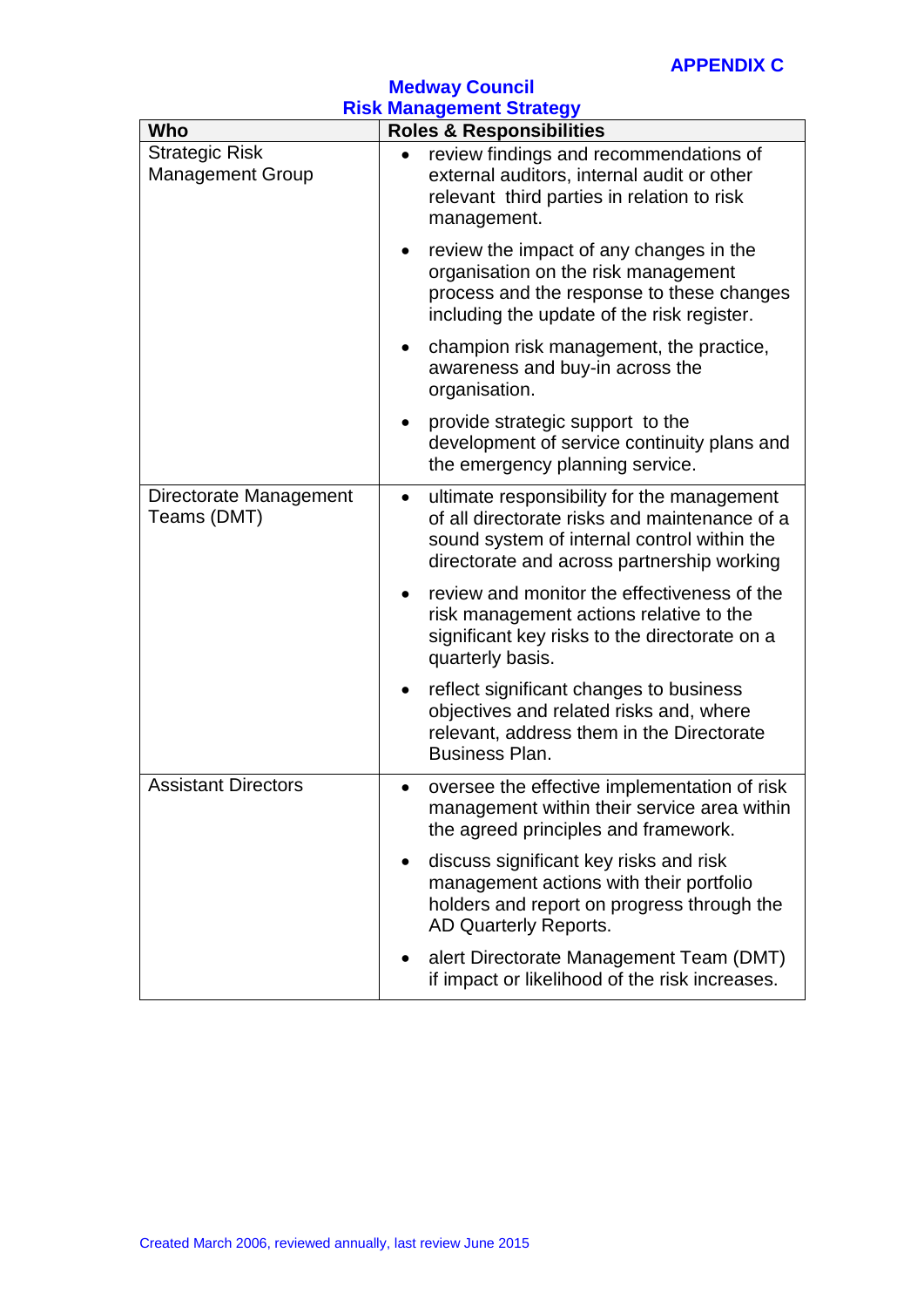| <b>Medway Council</b><br><b>Risk Management Strategy</b> |                                                                                                                                                                                                                            |
|----------------------------------------------------------|----------------------------------------------------------------------------------------------------------------------------------------------------------------------------------------------------------------------------|
| Who                                                      | <b>Roles &amp; Responsibilities</b>                                                                                                                                                                                        |
| <b>Service Managers</b>                                  | identify risks for their service areas, assess<br>them for likelihood and impact, propose<br>actions to mitigate them and allocate<br>responsibility for the controls mitigating the<br>risk.                              |
|                                                          | record them into service plans.                                                                                                                                                                                            |
|                                                          | discuss significant key risks and risk<br>management actions with AD and reporting<br>progress through the AD Quarterly Reports.                                                                                           |
|                                                          | alert their line manager if impact or<br>$\bullet$<br>likelihood of the risk increases.                                                                                                                                    |
| Staff at all levels within the<br>Council                | identify, assess and report risks within their<br>service areas.<br>practice risk management in their day to day<br>activities.<br>alert their line manager if impact or<br>$\bullet$<br>likelihood of the risk increases. |